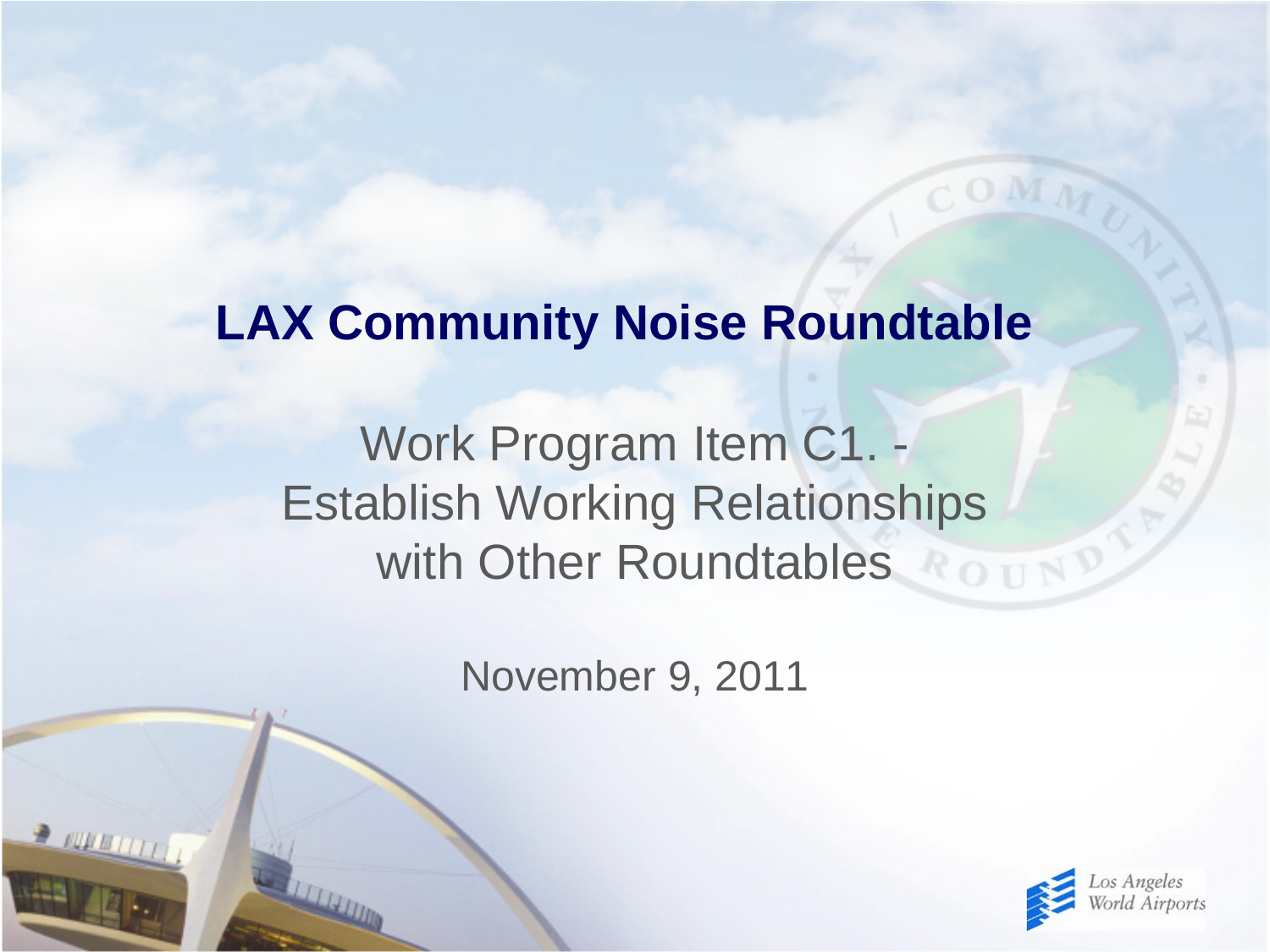**"Roundtable membership desires to establish formal ongoing working relationships with other airport noise Roundtables or other community forums"**

**Areas Primarily Affected:**

• **Global Issue affecting all sectors**

#### **Status:**

 $200000$ 

• **Continuing item** 



ROUND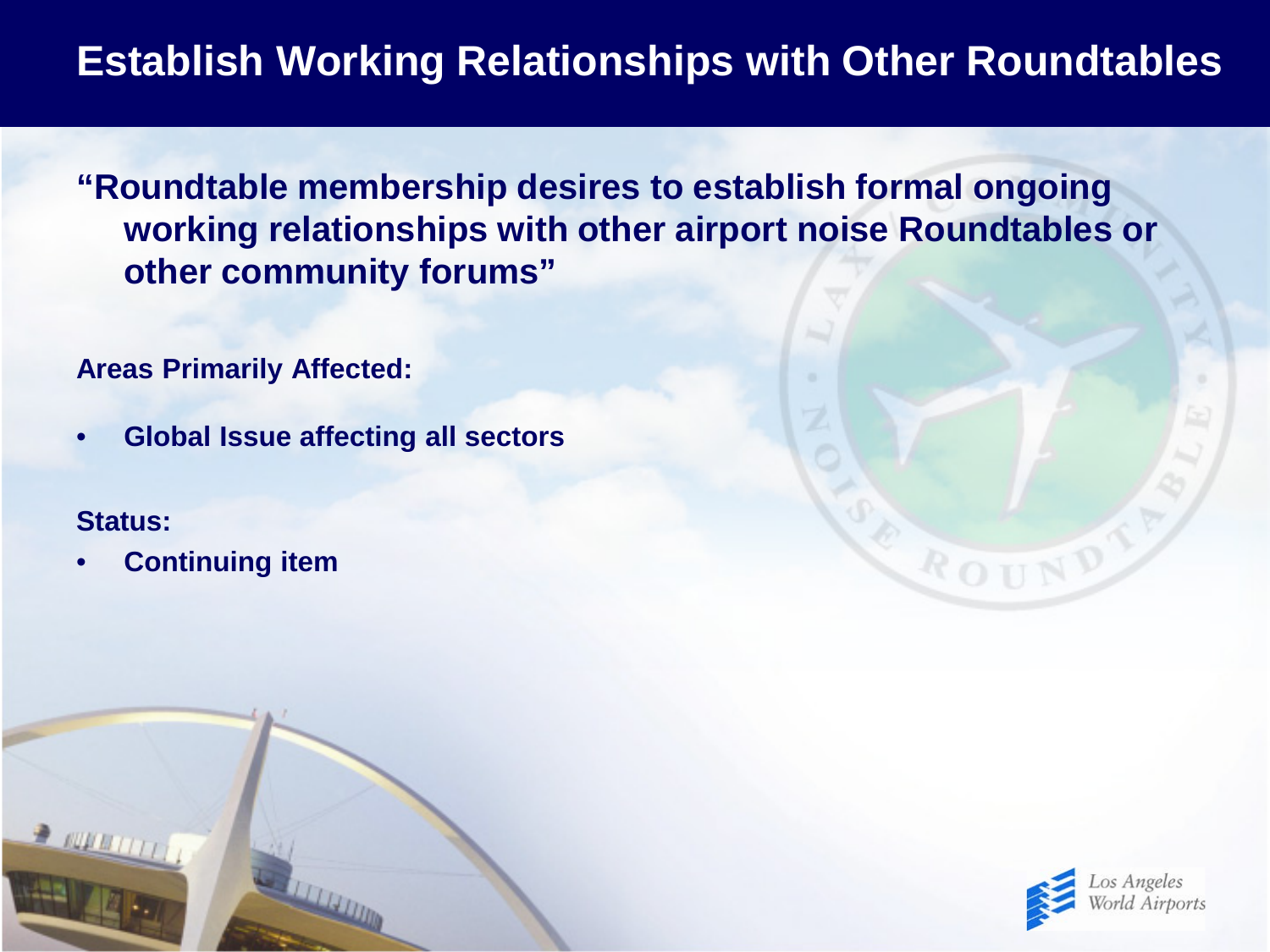#### **Work Program Activities have included:**

- **LAX Roundtable sent copies of letters to the SFO Roundtable and the ORD (O'Hare) noise commission**
- **LAX Roundtable Facilitator arranged for a guest speaker from another airport noise forum**
	- **In July 2009, David Carbone, Program Manager of the SFO Roundtable, attended the LAX Roundtable to provide a presentation on SFO Roundtable and to establish a working relationship between the two roundtables**
- **In January 2011, Steve Alverson, SFO Roundtable Coordinator, became the LAX Community Noise Roundtable Facilitator**
	- **Steve's involvement in both Roundtables provides a greater opportunity for increased awareness of each roundtable's activities**

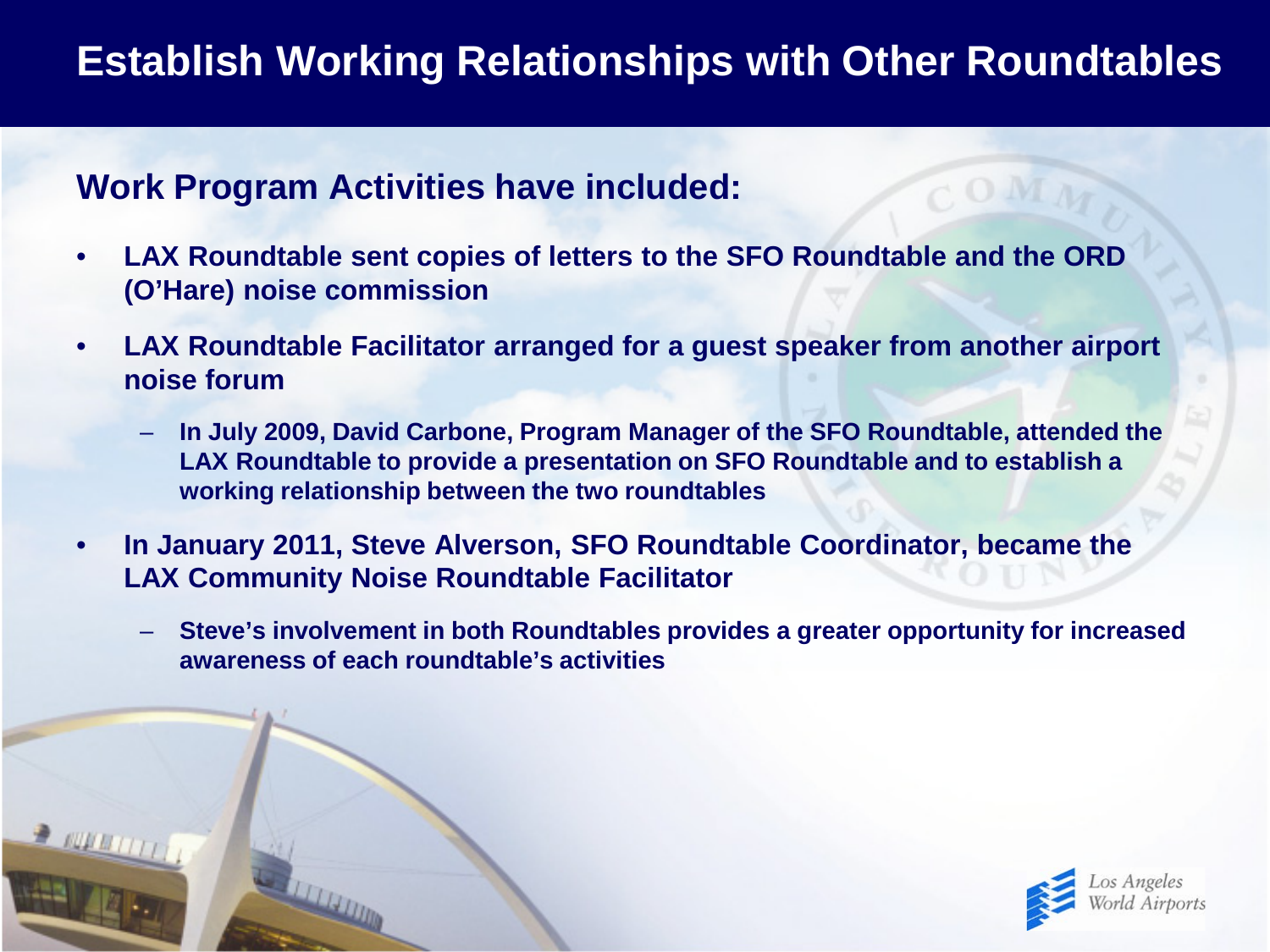#### **At the July 2009 LAX Roundtable meeting:**

2 100 11 11 1

- **David Carbone presented on the SFO Roundtable background, membership, work program, funding structure and other essential information**
- **Mr. Carbone discussed possible ways in which the two roundtables could begin to work together; including sharing of agendas, work programs and other documents**
- **Other ideas included distributing the SFO Roundtable Newsletter to the LAX/Community Noise Roundtable and inviting an LAX/Community Noise Roundtable representative to a future SFO Roundtable meeting**
- **Member Danna Cope indicated it would be a good idea to get on the SFO Roundtable e-mail and newsletter lists**
- **Mr. Bob Holden asked for the information to come to him and he would distribute to the LAX Roundtable**
- **Mr. Carbone stated that the SFO Roundtable would have a new website by the end of the year that will include agendas, reports, and correspondence**

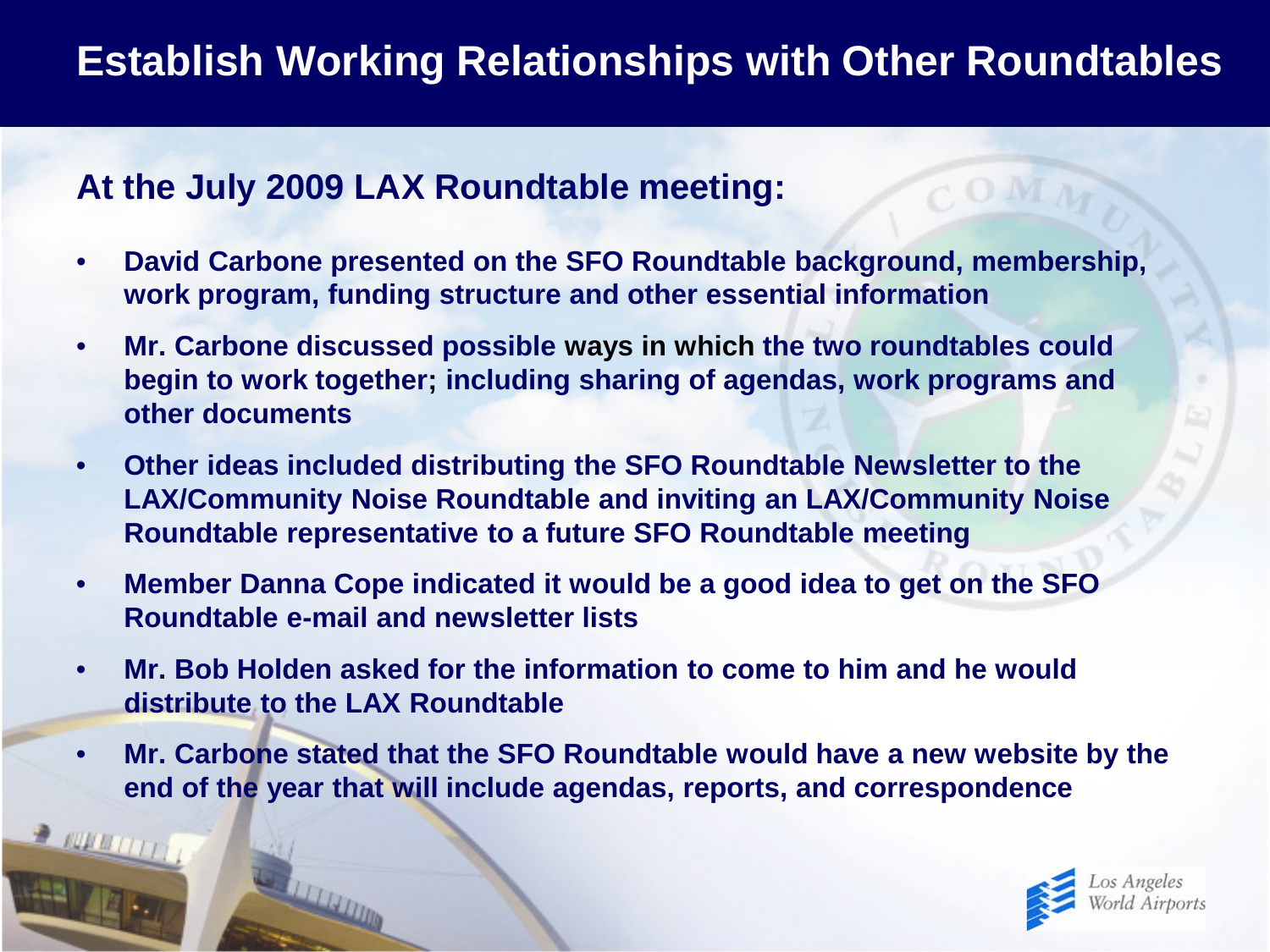#### **Brief Update on the SFO Roundtable:**

- **Celebrating its 30th Anniversary in June 2011, the SFO Roundtable is comprised of 22 members: 21 elected representatives, one member from the ALUC**
- **Approved a three-year strategic plan (7/2011 to 6/2014) that focuses on:**
	- **Noise Monitoring**
	- **Airline Outreach**
	- **Supporting Aircraft Noise Reduction Legislation and Research**
	- **Addressing Community Concerns**
- **Work program is guided by the strategic plan, but accommodates other community concerns as they arise**
- **SFO Roundtable has moved to a four-meeting per year schedule with one additional meeting reserved for critical issues that arise**
- **Increased noise in the City of Brisbane is one of the issues the Roundtable is working on**

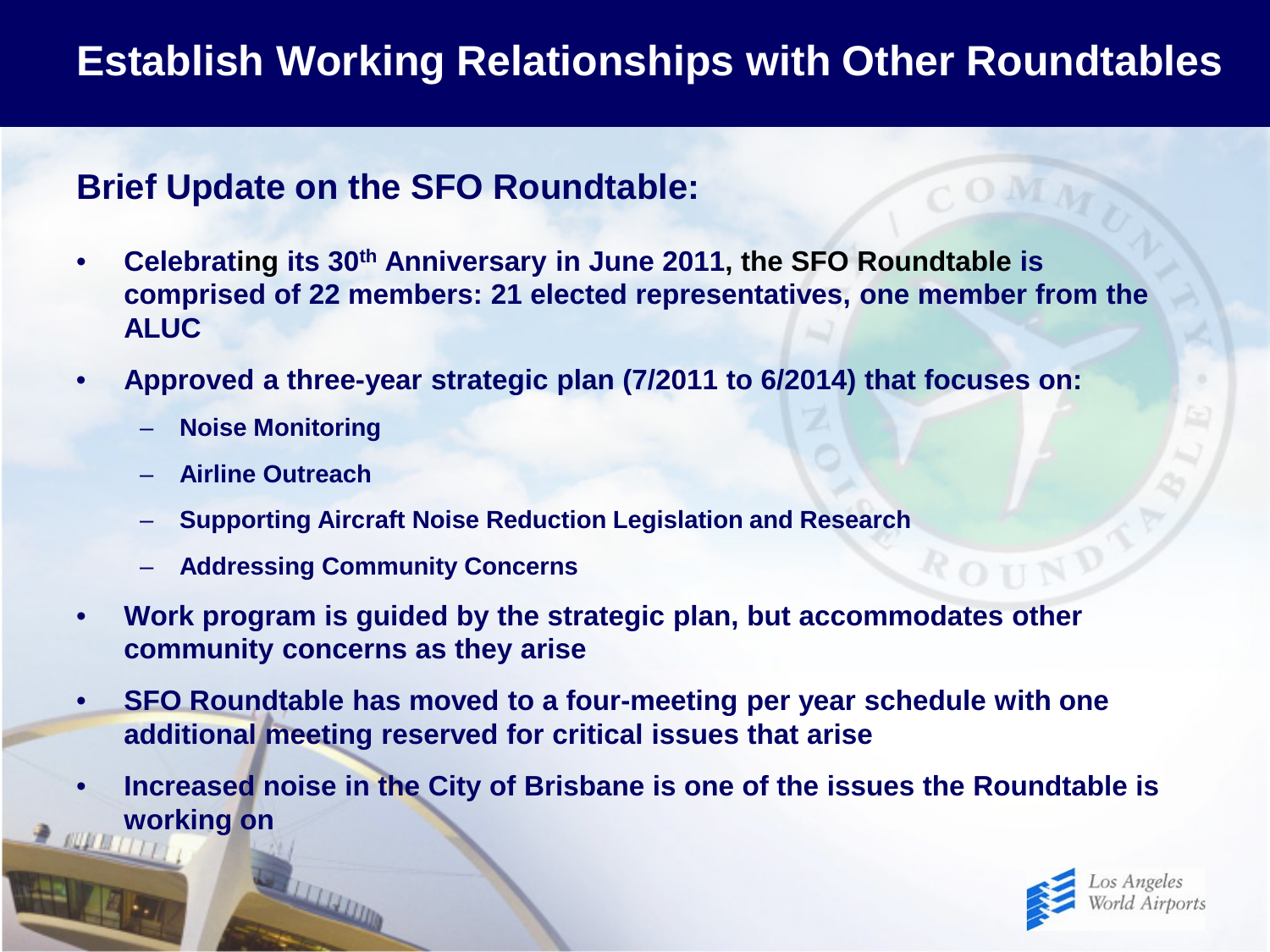#### **Brief Update on the SFO Roundtable:**

- **The Fly Quiet Program is the cornerstone of SFO's noise abatement efforts and quarterly results are reviewed at every meeting**
- **Annual Fly Quiet Awards are given to the airlines that:**
	- **Achieves the highest score for the year**
	- **Shows the most improvement**
	- **Demonstrates effort above and beyond the call of duty to address noise issues at SFO**
- **A Fly Quiet Program video was produced and distributed to the airlines that operate at SFO**
- **Annual field trip to the Northern California TRACON with members of the Oakland Noise Forum includes a briefing on the airspace structure and tour of the sector where controllers are working Bay Area air traffic**
- **Annual "Noise 101" course with a tour of the SFO Tower**

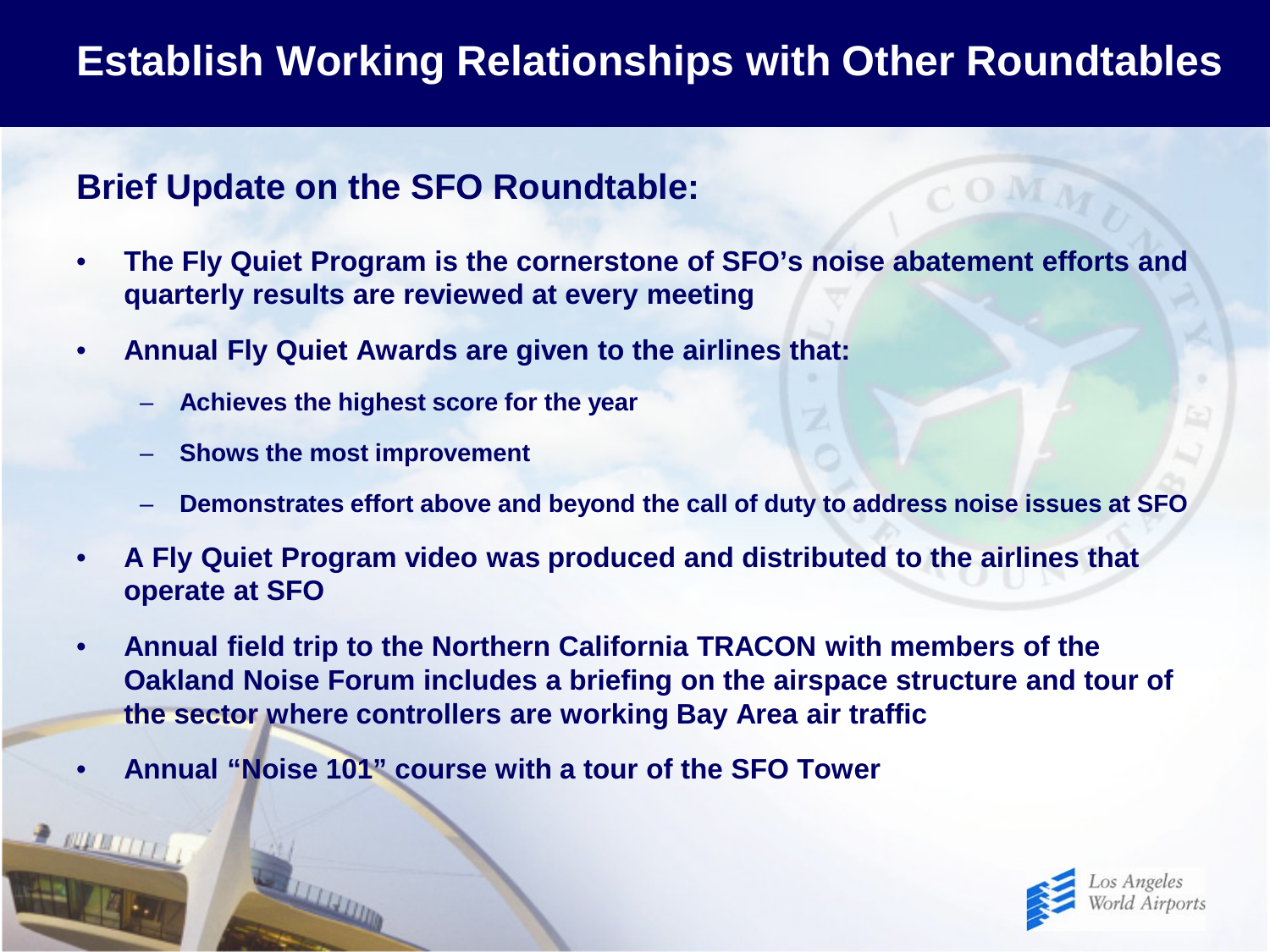#### **Brief Update on the SFO Roundtable:**

- **David Carbone retired in September 2011, Steve Alverson is now the acting SFO Roundtable Program Manager**
- **LAWA is not on the SFO Roundtable agenda packet E-mail list**
	- **At the request of the LAX Roundtable, can add David Chan to SFO Roundtable enotice list**
- **Meeting agenda packets, Meeting overviews, Bylaws, Memorandum of Understanding, and more are available on the SFO Roundtable website at:**
	- **<http://www.sforoundtable.org/>**
- **A new website should be in place by the beginning of 2012**
- **Interest in the SFO Roundtable remains high with frequent inquiries and visits by people at noise forums from other parts of the country**

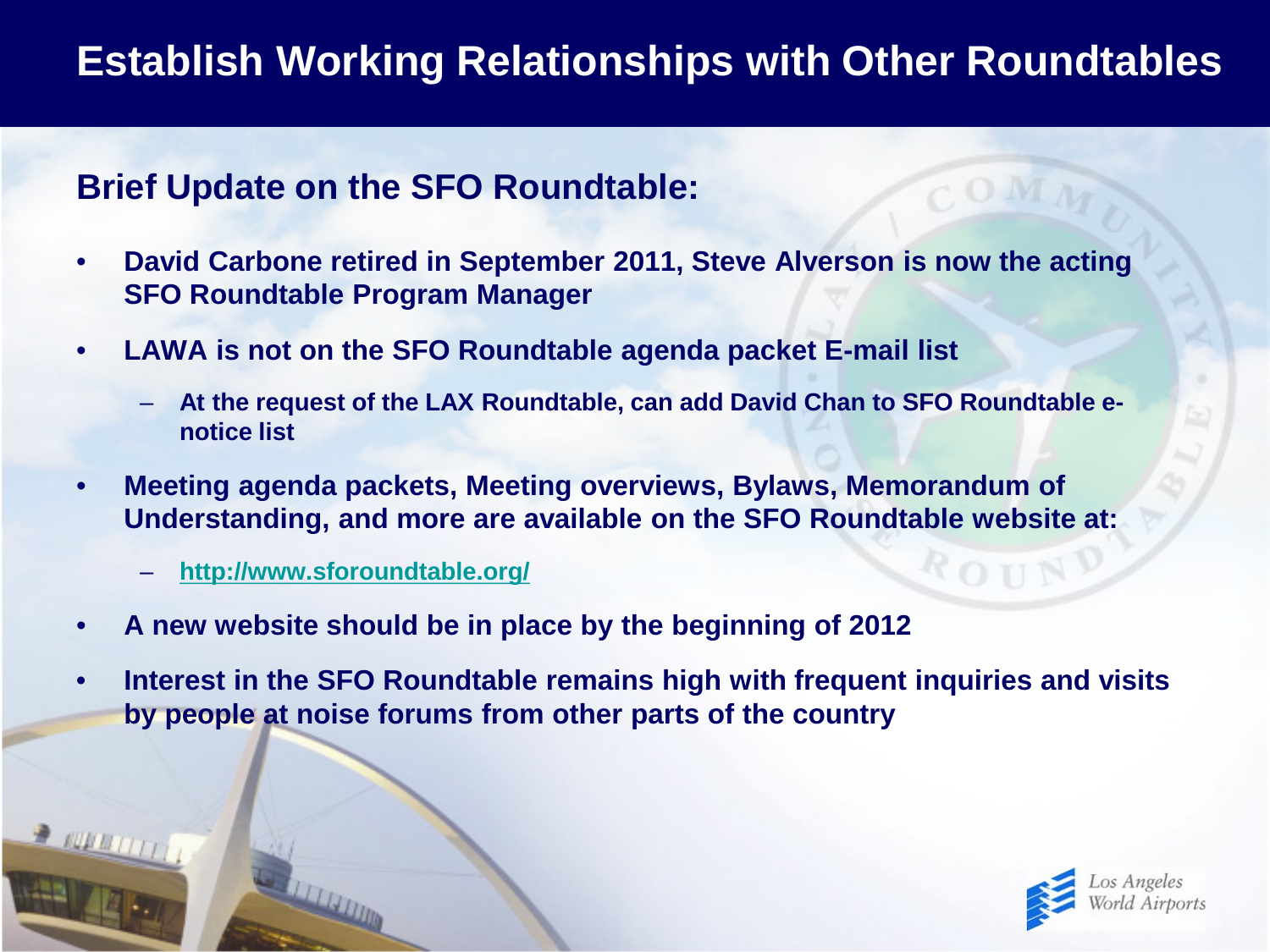#### **Other Roundtables/Noise Forums:**

- **Oakland International Airport Noise Forum [www.flyoakland.com/noise/noise\\_oakforum.aspx](http://www.flyoakland.com/noise/noise_oakforum.aspx)**
- **San Diego International Airport Airport Noise Advisory Committee [www.san.org/sdcraa/airport\\_initiatives/noise/anac.aspx](http://www.san.org/sdcraa/airport_initiatives/noise/anac.aspx)**
- **Reno-Tahoe International Airport Airport Noise Advisory Panel – [www.renoairport.com/about\\_airport/support\\_community/noise\\_environmental\\_](http://www.renoairport.com/about_airport/support_community/noise_environmental_programs/) [programs/](http://www.renoairport.com/about_airport/support_community/noise_environmental_programs/)**
- **Portland International Airport Citizen's Noise Advisory Committee [www.portofportland.com/noise\\_mgmt\\_cnac\\_home.aspx](http://www.portofportland.com/noise_mgmt_cnac_home.aspx)**
- **Chicago O'Hare Noise Compatibility Commission - [www.oharenoise.org](http://www.oharenoise.org/)**
- **Minneapolis St. Paul Airport Commission Noise Oversight Committee [www.macnoise.com/noc](http://www.macnoise.com/noc)**
- **Plus many more**

2 199 19 17

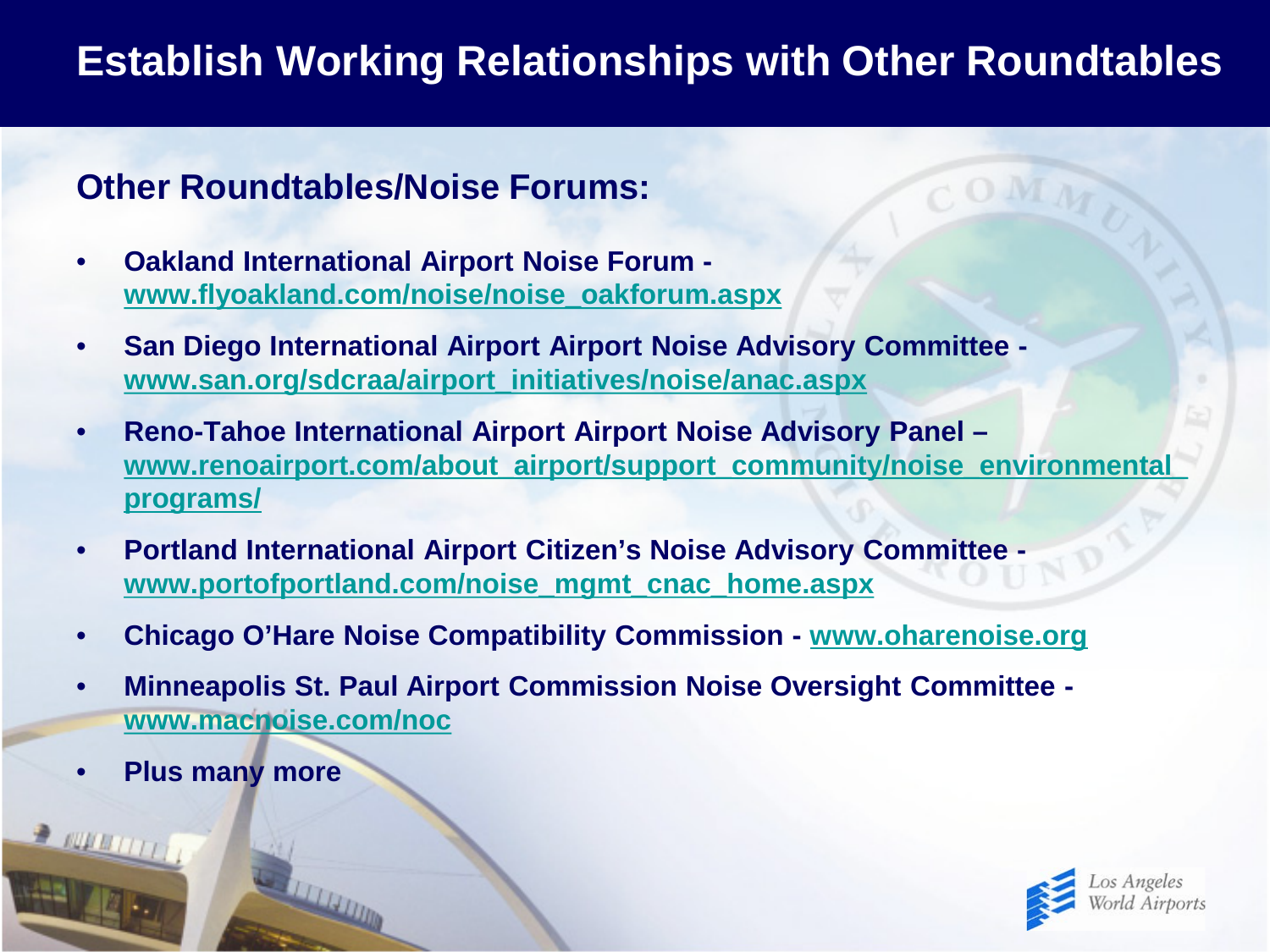#### **Benefits of Working with Other Roundtables/Noise Forums:**

- **Staying abreast of how aircraft noise concerns are being addressed elsewhere**
- **Avoid "reinventing the wheel" on issues relevant to the LAX Roundtable**
- **Develop "best practices" approach to LAX Roundtable operation/work program**
- **Present a united front on issues of common concern at a national level**



ROUN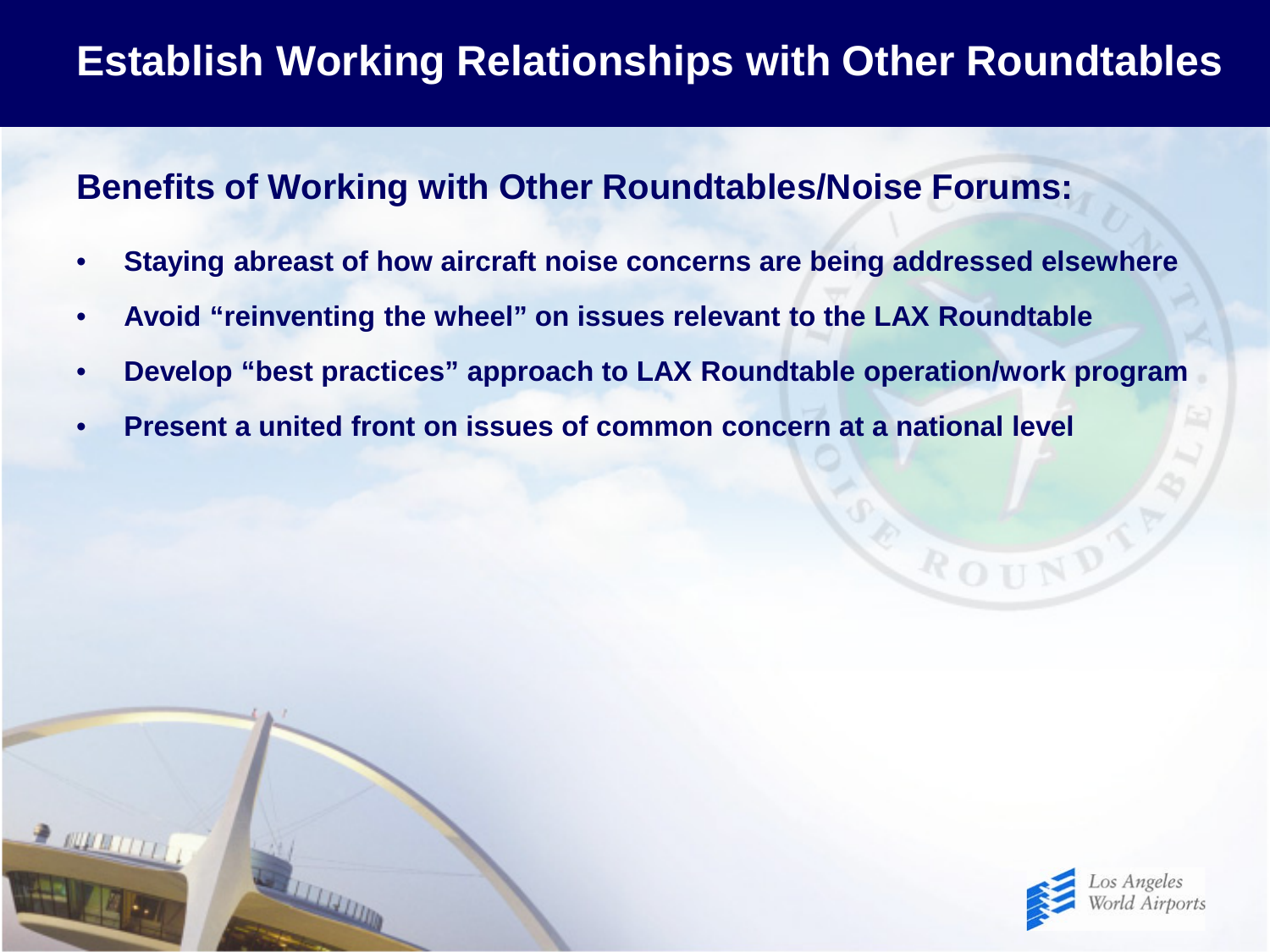#### **Drawbacks of Working with Other Roundtables/Noise Forums:**

- **Great deal of focus on local noise issues that are often unique to that community/airport**
- **Meetings are geographically diverse; there are expenses and time commitments associated with attending other roundtable/noise forum meetings**
	- **This cuts both ways in terms of attending other roundtable meetings and having other roundtable members visit the LAX Roundtable**
- **Tremendous amount of material produced for each meeting that would be difficult/time consuming to review and distill for the LAX Roundtable**

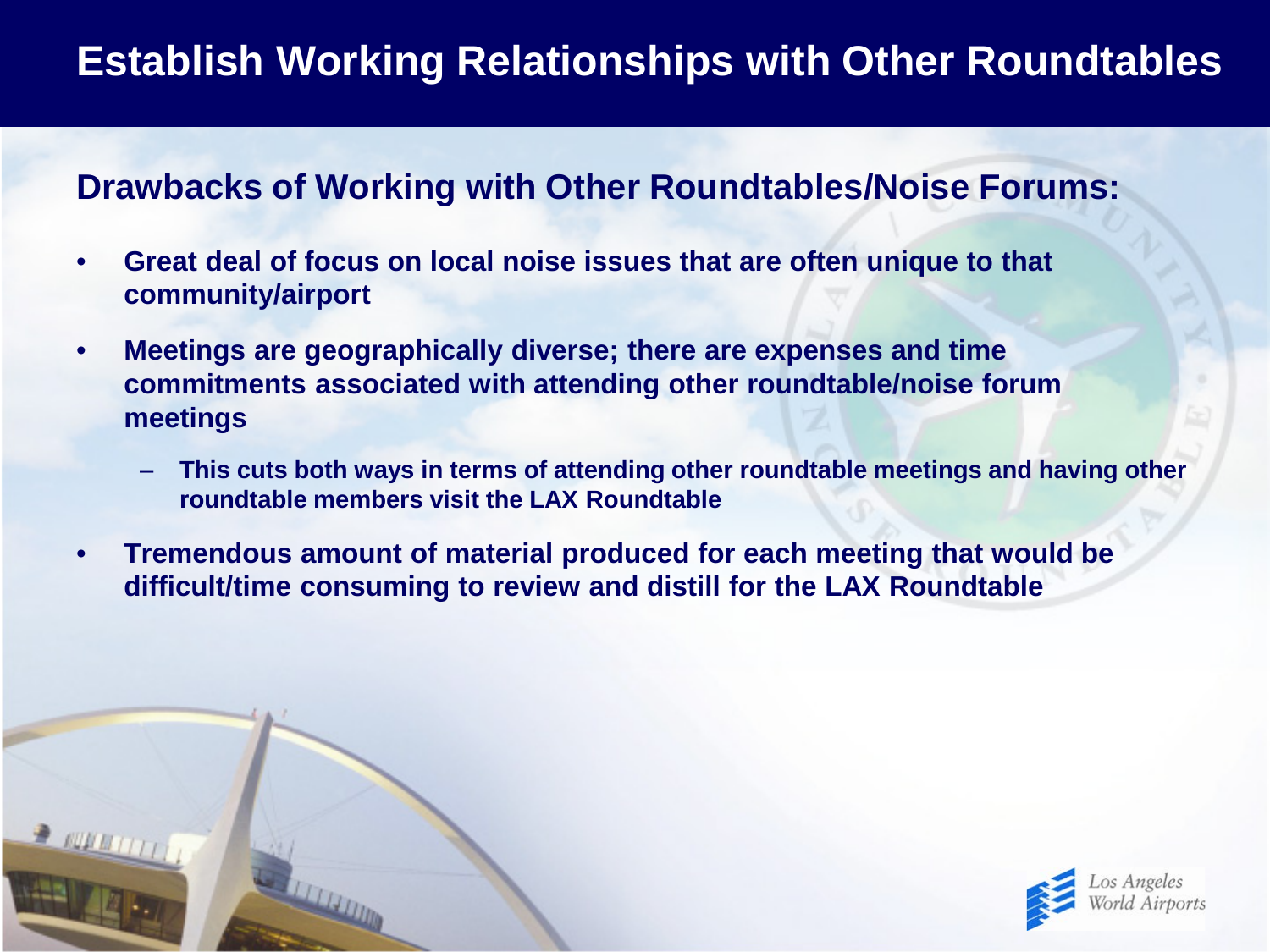#### **Recommendations for Working with Other Roundtables/Noise Forums:**

- **Request to be placed on the e-notification lists for the agendas of key roundtables/noise forums the LAX Roundtable wishes to track**
- **Subscribe to publications such as the Airport Noise Report or Noise Regulation Report that specialize in covering airport noise issues including roundtable/noise forum activities**
- **Monitor N.O.I.S.E.'s Quarterly "Washington N.O.I.S.E. Watch"**
	- **[www.aviation-noise.org/noisewatch.html](http://www.aviation-noise.org/noisewatch.html)**

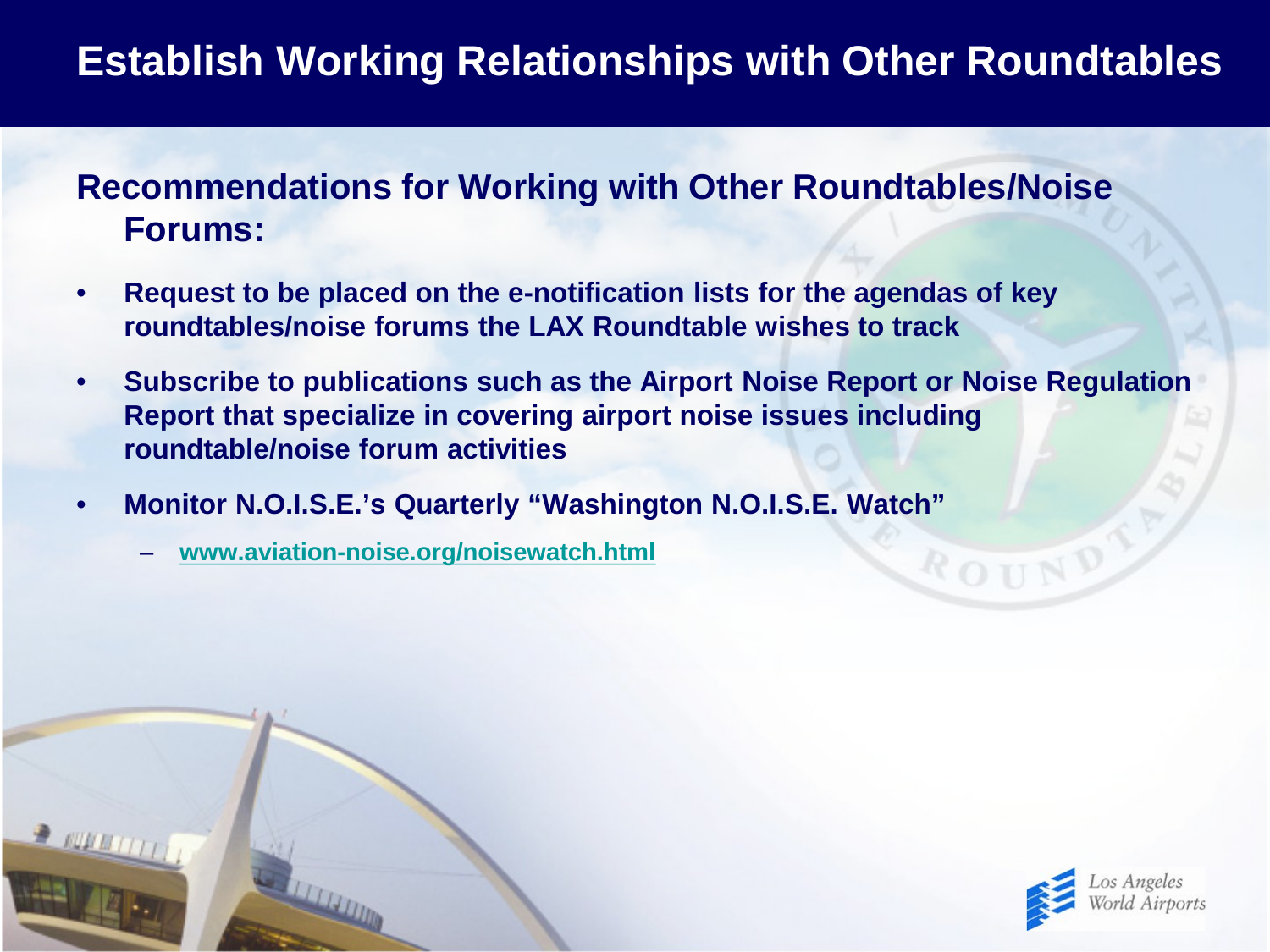#### **Recommendations for Working with Other Roundtables/Noise Forums:**

- **Tap into the direct connection Steve Alverson has with the SFO Roundtable**
	- **Request updates after an SFO Roundtable meeting with any items that would be of interest to the LAX Roundtable**
- **Attend a national aviation noise conference such as the UC Davis Noise Symposium and report back on other roundtable/noise forum activities**
- **Based on the reviews of the materials described above, take action when necessary to support an issue of national concern**